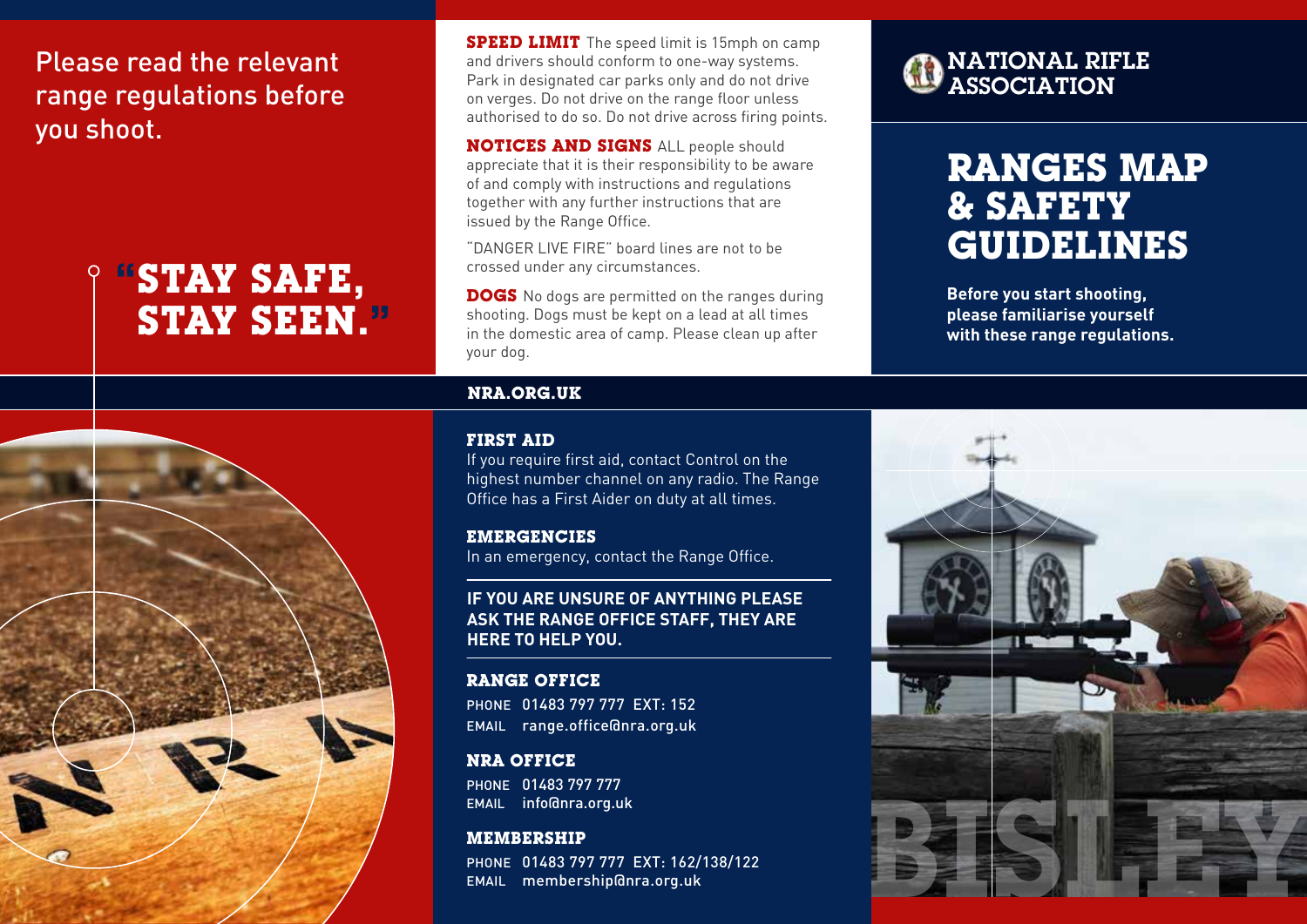## **SHOOTING AT THE NRA BISLEY**

#### Please sign in at the Range Office when you arrive.

#### How to book a target

Targets are booked online at www.nra.org.uk and follow the link to How to book a target.

#### How to book a walk in target

These can be booked from the Range Office on the day.

You will need to produce your Shooter Certification (SCC) Card and membership card when you pay for the target.

#### Start, finish and emergencies sirens

One long blast on the siren is to signal the start of shooting to ROs.

Two blasts signal the end of shooting. Four blasts signal an emergency.



## Inform the staff that you have arrived

They will then confirm your target number and issue you with a radio if necessary. They will brief you on any relevant safety points that may affect you.

## **Range allocation will be displayed in the Pavilion.**

#### Complete the relevant booking-in sheet

**YELLOW:** If shooting on the rifle ranges. **BLUE:** Short Siberia. **PINK:** If shooting on the pistol ranges.

Your signature confirms that, as the responsible RO, you understand, agree to comply with, and will enforce, the range regulations.

#### After you have finished shooting

You will need to sign off on the booking sheet, record rounds fired and return your radio. You can complete your attendance record on the computer in the Range Office or from home via the membership portal.

## **RADIOS**

These are collected from the Range Office at the time of signing in.

CHANNEL 16 (or the highest channel) on any radio will communicate with Range Control, which is used as an EMERGENCY channel.

**CHANNEL 1** will communicate to the butts.

- When speaking on the radio press the button on the side of the radio, pause then speak.
- Call the person you wish to speak to and identify yourself. Then wait for a reply.

• Once you have received a reply pass your message. Example:

**"Hello Control this is target number 27 on Century" "This is Control go ahead target 27"**

**"Target 27 what time does shooting finish today?" "Control at 4.30pm"**

## **RADIO CODE MESSAGES**

Range Officers will use the following code messages when communicating with the butts by radio.

The target number will be given, followed by the message number:

- **0 Raise sighting targets (usually 5's and 0's).**
- **1 Raise target, firing about to commence.**
- **2 No spotting disc visible.**
- **3 Spotting disc disagrees with score board.**
- **4 A shot has been fired but no signal made. Examine target.**
- **5 Firer has challenged for a higher score. Examine target.**
- **6 Suspected second shot on target.**
- **7 A miss has been signalled but firer has challenged for a shot. Examine target.**
- **8 The spotting disc appears to not have moved. Confirm spotting disc is in the latest shot hole.**
- **9 Marking appears to be very slow.**
- **10 Stand easy (take a break) half mast target (could mean finished for the shift).**
- **11 Blow off shots about to be fired. Ensure targets are lowered.**
- **12 Stand easy (take a break) lower target, patch out, place back up.**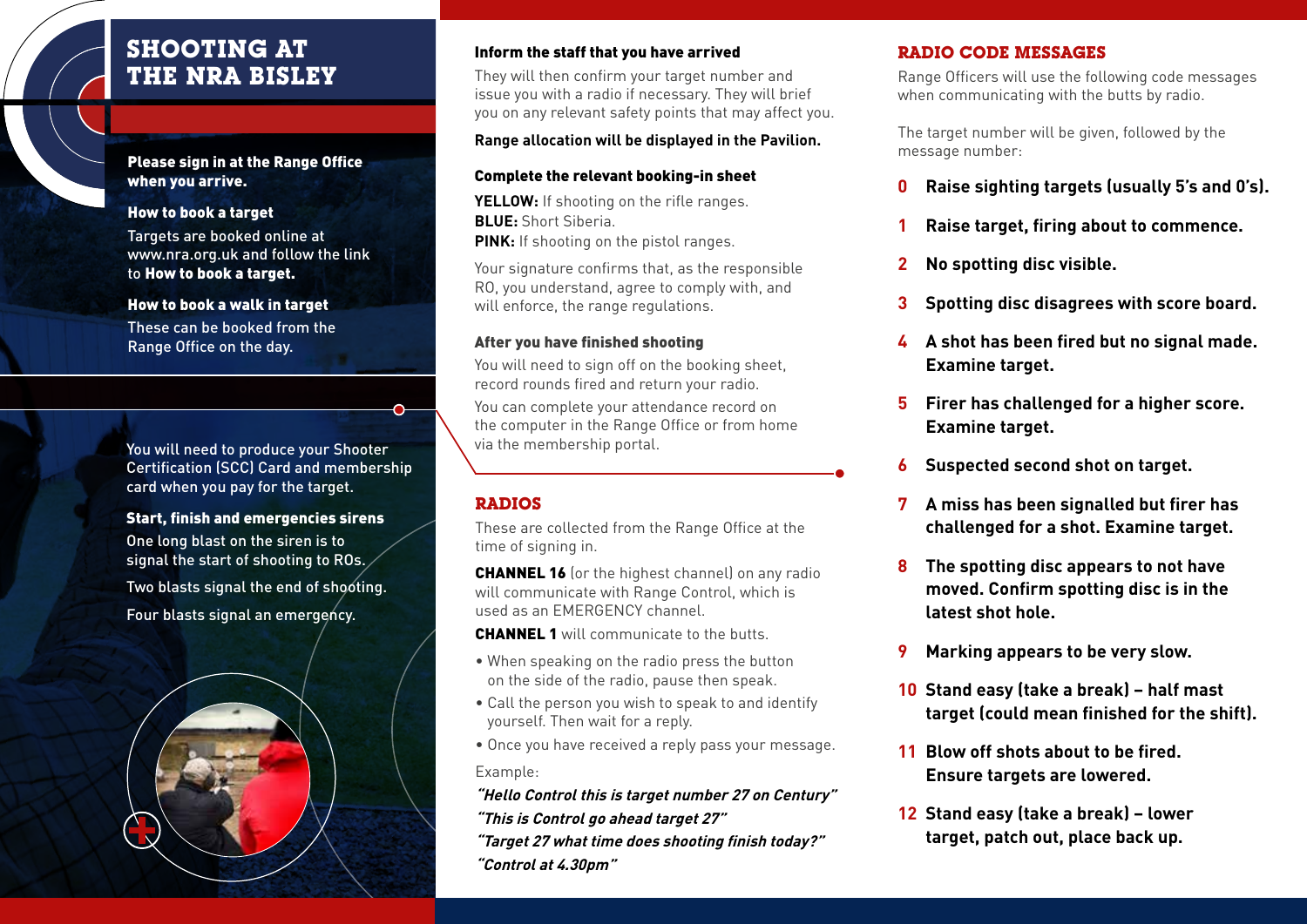## **STICKLEDOWN RANGE**

**Gallery range with a total of 50 targets.**

**DISTANCES** 800, 900, 1000, 1100 and 1200 yards. Rifles, and by special arrangement pistols, may be shot on this range.

**PARKING** Available by Melville Range, or by the Clock Tower, and on the range floor by permission of the Range Office.

## **CENTURY RANGE**

**Gallery range with a total of 108 targets.** 

**DISTANCES** 100, 200, 300, 400, 500 and 600 yards. Rifles\*, gallery rifle and pistols, by special arrangement, may be shot on this range.

**PARKING** At the left hand side there is car parking at the 300 yards shed. At the right hand side there are two car parks at the 300 yards point, one of which is on the range.

## **SHORT SIBERIA**

#### **Rifle range with 27 x 100 metre targets and 9 x 200 yard targets.**

Rifles\*, gallery rifle and pistols by special arrangement may be shot on this range.

**PARKING** Available at 100 yards and at 200 yards.

\*Check with the Range Office for calibres and muzzle energy permitted at Bisley. + LBP & LBR.

Should you wish to shoot at a combination of distances, and it is necessary for you to move across the range, you will only be charged for one target.

Targets for the weekend need to be booked by close of shooting on the preceding Thursday.

If you are changing ranges, there will be an additional charge.

## **MELVILLE RANGE**

#### **This range has a total of 5 bays, 4 containing ten targets and a bay of 7 advancing targets.**

Bay A is a walk-in Bay and has 7 advancing targets. There's no need to book in advance although it is advisable to call to check availability.

To shoot black powder on Melville, prior permission is required, so please contact the Range Office.

**DISTANCES** There are firing points at 25 and 50 metres. Gallery rifles and pistols only can be shot on this range.

**PARKING** Available outside the range.

## **CHEYLESMORE RANGE**

#### **Cheylesmore Range consists of 3 bays.**

Bay A contains Olympic standard electronic targetry (for use by the Army and GB Pistol team only). Bay B has 20 turning targets.

Bay C has two overhead retrievable targets

**DISTANCES** There are gallery rifle and pistol turning targets at 25 yards. Gallery rifle and pistols+ only may be shot on this range.

**PARKING** Available outside the range.

## **WINANS RANGE**

#### **Consists of:**

The Zero Range – described right.

A 25 yard NDA Range.

A 25 yard range designed primarily for shotgun use.

**PARKING** Available at the National Clay Shooting Centre or parking bays outside the range (limited availability).



## **ZERO RANGE**

## **Zero Range is only to be used for zeroing prior to shooting or if you suspect your zero is inaccurate.**

Targets can be purchased from the Range Office and cannot be booked in advance. However it is advisable to telephone the Range Office on 01483 797777 ext152 to check the range is open prior to shooting. Maximum time on this range is 20 minutes.

**DISTANCES** This range is 71' 7" in distance and is available for fullbore rifle, prone shooting only.  $(1 \times MOA$  on your sight =  $1/4$ inch on the target)

**PARKING** 6 parking bays are outside the range and are shared with Winans Range. Please park by the National Clay Shooting Centre and walk down if no bay is available.

## **ELECTRONIC TARGETS**

## **These are available on Butt 19 on Century Range.**

Electronic targets are booked by the hour. Please see the website for details.

The following restrictions apply - no muzzle loading or black powder cartridge firearms, max calibre = .308. Please note .22 and .17HMR strikes do not register on the targets.

**PARKING** Available at the 300 yard car park.

## **BUTT ZERO**

## **Comprises of 2 separate bays.**

Butt Zero is located to the left hand side of Stickledown beyond the 800 yards line and can be accessed by road from Melville Range.

**PARKING** Available on the gravel area.